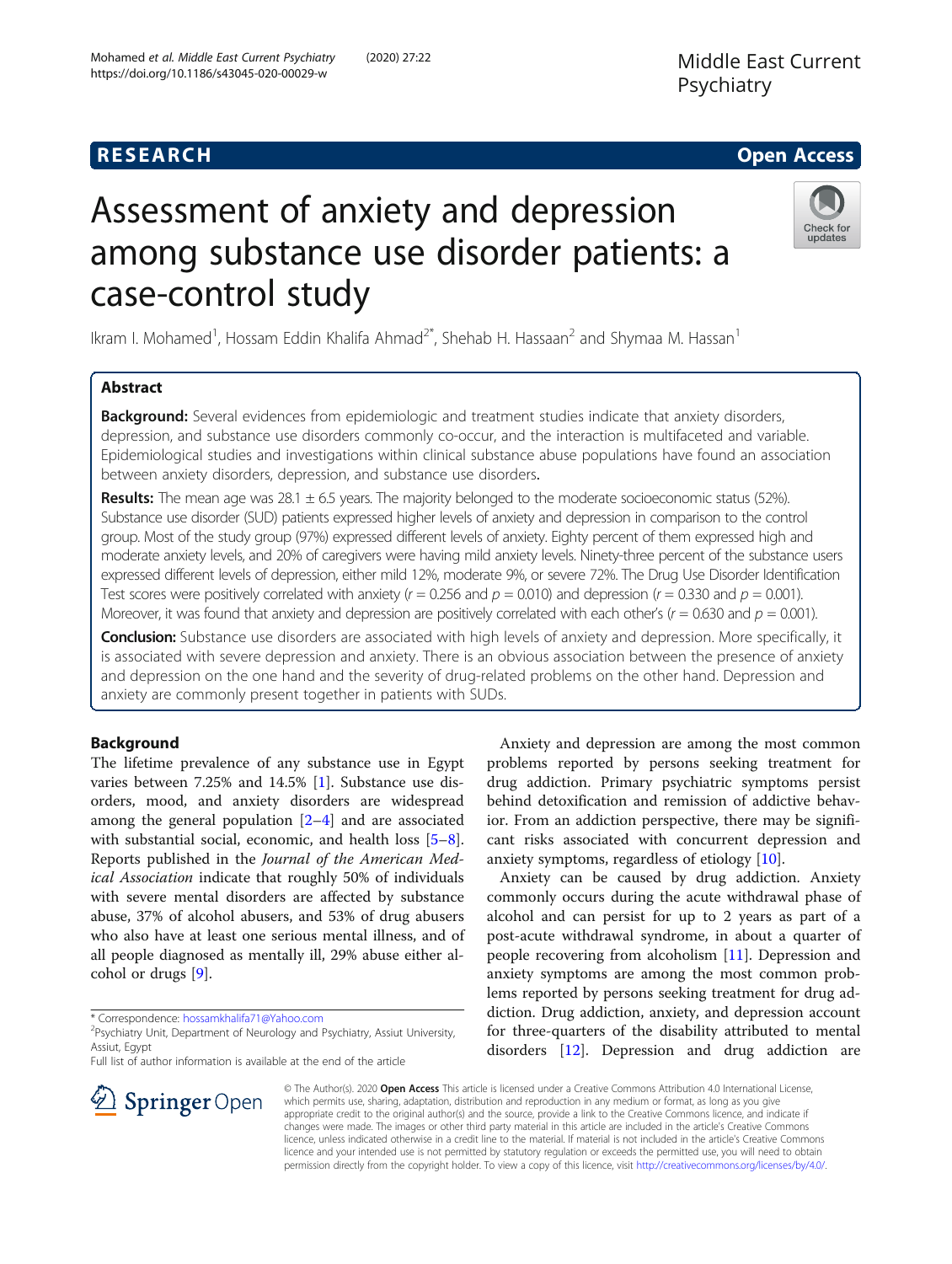critical, not only because of their high prevalence but also because of their negative consequences. Individuals with co-morbid mental health and drug addiction often experience severe illness, disability, and poor treatment outcomes [\[13](#page-6-0)].

This study was done with the aim to assess levels of anxiety and depression among drug addict people.

#### Methods

# Study design

This is a descriptive case-control study conducted at Assiut University Neuropsychiatry Hospital. This is an educational health facility, which provides both inpatient and outpatient mental health services to the entire population of Upper Egypt. The study was conducted from December 2015 until the end of May 2016.

#### **Participants**

The study included a selective sample of 100 patients with substance use disorder. Patients had to meet the following criteria to be included in the study: (i) to be 18 years or older, (ii) to be currently diagnosed with substance use disorder (SUD) according to Diagnostic and Statistical Manual of Mental Disorders (DSM-IV-TR), and (iii) to accept the participation in the study. Exclusion criteria included the following: (i) the patient had a known psychiatric diagnosis before being diagnosed with SUD, (ii) the patient was mentally retarded or has an organic brain disorder, and (iii) the patient has a chronic medical illness. The control group included 50 subjects without a history of the current or past history of SUD and free from chronic illnesses as well. They were recruited from the patients' relatives and the hospital staff.

Data were collected using face-to-face interviews conducted by a trained study team including a psychiatrist and psychologist. The researchers introduced themselves to participants before the interview and clearly expressed the purpose of the study, and consent was obtained from every participant.

#### Measures

#### Socioeconomic assessment scale for the family

We gathered information about socio-demographic information using this scale, which is prepared by Professor Abdel Tawab Abdullah, Faculty of Education, Assiut University, in 1998 and modified in 2010. It includes four main variables: [\[1](#page-6-0)] the educational level of the father and mother, [\[2](#page-6-0)] the occupation of the father and mother, [[3\]](#page-6-0) total family income, and [[4](#page-6-0)] lifestyle of the family [[14\]](#page-6-0).

Drug Use Disorder Identification Test (DUDIT) Arabic version This scale has been developed in the original English language version by Berman in 2007 [[15\]](#page-6-0). It was

translated into Arabic and validated by Sfendla and colleagues in 2017 [[16](#page-7-0)]. The purpose of the Drug Use Disorder Identification Test was to identify the use of patterns and various drug-related problems. It consists of 11 items, and the total score of this test was 44 points. A patient with 6 points or more probably has drugrelated problems (for example, risky or harmful drug habits that might be diagnosed as substance abuse/ harmful use or dependence), while a patient with 25 points or more is probably heavily dependent on drugs. The scale was reported to have good reliability using Cronbach's alpha (0.780) and possesses a high validity using Pearson correlation,  $(r = 88%)$  for the total scale [[15\]](#page-6-0).

#### Hamilton Anxiety Rating Scale (HAM-A)

This scale has been developed by Max Hamilton in 1959 [[17\]](#page-7-0) and was translated into the Arabic language by Fatim in 1994 [[18\]](#page-7-0). The purpose of this scale was to measure the severity of anxiety. The Hamilton Anxiety Rating Scale consists of 14 items; each item was scored based on a five-point Likert scale ranging from  $(0)$  = Not Present to  $[4]$  $[4]$  = Very Severe. The total score of this scale ranged from 0 to 56 and was divided into four levels: 17 or less indicated mild anxiety, from 18 to 24 indicated mild to moderate anxiety, 25 to 29 indicated a moderate to severe anxiety, and more than 30 indicated severe anxiety.

## Hamilton Depression Rating Scale (HAM-D)

The Hamilton Rating Scale for Depression (HRSD), sometimes called the Hamilton Depression Rating Scale (HDRS) and abbreviated HAM-D, is based on a multiple item questionnaire and addresses depression indicators with special attention to the evaluation of recovery from depression [[19\]](#page-7-0). Initially developed by Max Hamilton in1960 [\[20\]](#page-7-0), it has gone through numerous revisions since then. The Arabic version has high reliability and validity [[21,](#page-7-0) [22\]](#page-7-0). The Hamilton Depression Rating Scale consists of 21 items to rate the severity of depression. Mild depression is ranging from 13 to 16, moderate depression is ranging from 17 to 19, and severe depression is ranging from 20 to above.

#### Statistical analysis

Data were analyzed using the Statistical Package for Social Studies (SPSS) software version 20. A descriptive analysis using means with standard deviation, frequency counts, and percentages was carried out. Pearson correlation coefficients (r) were employed to address the relationship between caregiver burden and study variables [\[23](#page-7-0)].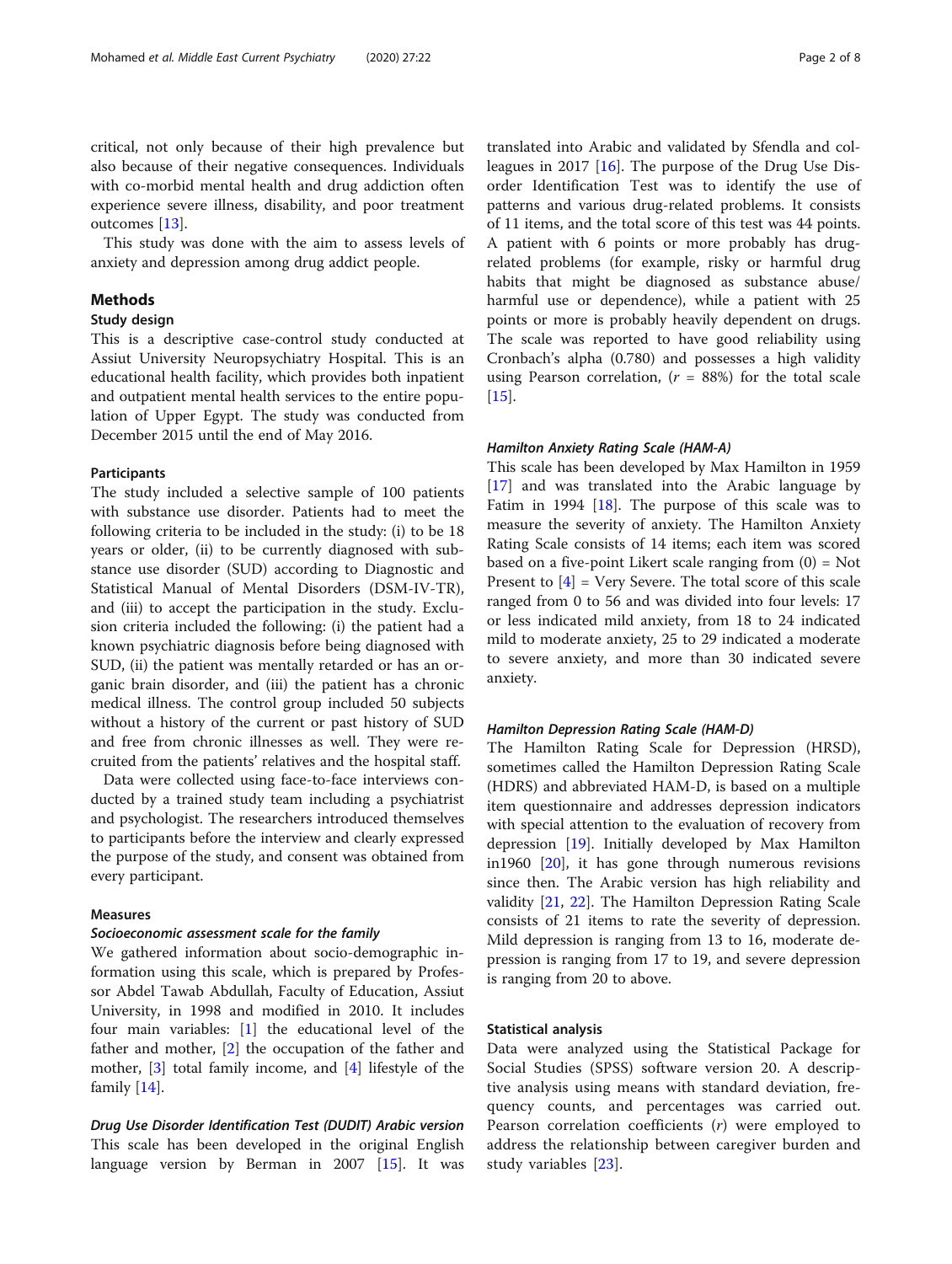## Results

# Sociodemographic characteristics

The study included 100 SUD patients and 50 healthy control; 73% live in rural areas and 27% in urban ones. Their mean age was  $28.1$  years (SD = 6.5). Most of the patients were married (62%) while 38% were singles. Most of the patients were graduates of either secondary school or its equivalent (67%) or held a university degree (23%). Fourteen percent of them have no job apart from the domestic affairs, and the rest are either employed (20%), manual workers (52%), or students (10%) (Table 1). The majority of the participants in this study belonged to the moderate socioeconomic status group (52%), while 22% belong to the low socioeconomic class and 26% were in the high socioeconomic class. A comparison between sociodemographic data shows no statistically significant difference between the SUD patients and healthy controls ( $p = 0.643$ ) (Table 1).

# Clinical characteristics of the study sample

The results showed that the majority of drug addict people (83%) are polydrug addict; they used several types of substances (e.g., tramadol-cannabis-opiates-alprazolam-heroin-nalbuphine), while 17% of them used only tramadol. The majority of the drug users prefer the oral route (68%), while 32% of them used drugs through several routes (oral-inhalation-injection).

| <b>Table 1</b> Comparison between the SUD patients ( $n = 100$ ) and the control group ( $n = 50$ ) regarding socio-demographic data |  |  |  |
|--------------------------------------------------------------------------------------------------------------------------------------|--|--|--|
|--------------------------------------------------------------------------------------------------------------------------------------|--|--|--|

| Variables             |                | Drug addict people $(n = 100)$ |                     | Drug non-addict people $(n = 50)$ |        | $\boldsymbol{p}$ |
|-----------------------|----------------|--------------------------------|---------------------|-----------------------------------|--------|------------------|
|                       | No.            | $\%$                           | No.                 | $\%$                              |        | value            |
| Age groups            |                |                                |                     |                                   |        |                  |
| 16-20 years           | $10$           | 10.0                           | $\overline{7}$      | 14.0                              | 6.478  | 0.056            |
| $21 - 30$ years       | 56             | 56.0                           | 22                  | 44.0                              |        |                  |
| 31-40 years           | 30             | 30.0                           | 13                  | 26.0                              |        |                  |
| $41 - 50$ years       | $\overline{4}$ | 4.0                            | $\,8\,$             | 16.0                              |        |                  |
| Age, mean $+$ SD      | $28.1 + 6.5$   |                                | $30.9 + 8.7$        |                                   | 7.60   | 0.061            |
| <b>Marital status</b> |                |                                |                     |                                   |        |                  |
| Single                | 38             | 38.0                           | 13                  | 26.0                              | 2.125  | 0.144            |
| Married               | 62             | 62.0                           | 37                  | 74.0                              |        |                  |
| Residence place       |                |                                |                     |                                   |        |                  |
| Rural                 | 73             | 73.0                           | 39                  | 78.0                              | 0.438  | 0.507            |
| Urban                 | 27             | 27.0                           | 11                  | 22.0                              |        |                  |
| Level of education    |                |                                |                     |                                   |        |                  |
| Illiterate            | $\overline{2}$ | $2.0\,$                        | $\mathsf{O}\xspace$ | $0.0\,$                           | 17.909 | $0.002**$        |
| Read and write        | $\overline{2}$ | $2.0\,$                        | $\mathbf 0$         | $0.0\,$                           |        |                  |
| Primary               | 3              | $3.0\,$                        | $\mathbf{1}$        | 2.0                               |        |                  |
| Preparatory           | 3              | 3.0                            | $\mathbf{1}$        | 2.0                               |        |                  |
| Secondary             | 67             | 67.0                           | 19                  | 38.0                              |        |                  |
| University            | 23             | 23.0                           | 29                  | 58.0                              |        |                  |
| Occupation            |                |                                |                     |                                   |        |                  |
| Not work              | 14             | 14.0                           | 3                   | $6.0\,$                           | 1.325  | 0.158            |
| Employee              | 20             | 20.0                           | 17                  | 34.0                              |        |                  |
| Farmer                | $\overline{4}$ | $4.0\,$                        | $\mathbf{1}$        | $2.0\,$                           |        |                  |
| Student               | 10             | $10.0\,$                       | 8                   | 16.0                              |        |                  |
| Manual workers        | 52             | 52.0                           | 21                  | 42.0                              |        |                  |
| Socioeconomic status  |                |                                |                     |                                   |        |                  |
| Low                   | 22             | 22                             | 11                  | 22                                | 0.267  | 0.643            |
| Middle                | 52             | 52                             | 24                  | $48\,$                            |        |                  |
| High                  | 26             | 26                             | 15                  | 30                                |        |                  |

\*\*Statistically significant correlation ( $p < 0.01$ )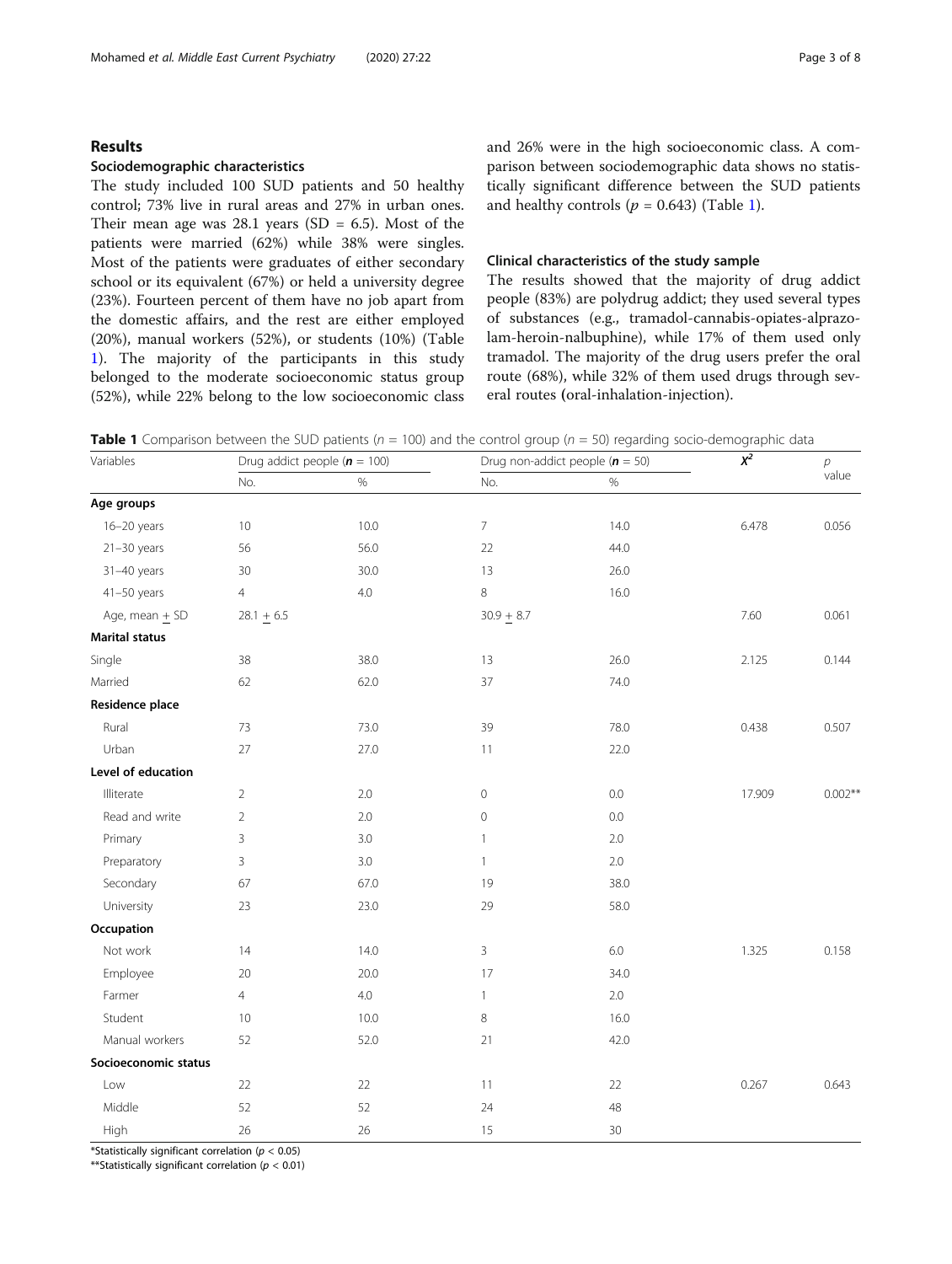As regards the duration of substance use, 93% of the patients used a drug for more than 1 year. Sixty-seven percent of them reported that they started drug use because of many reasons such as the effect of bad friends, as an experiment, to give them strength and activity, to forget problems and feel relaxed, to improve sexual ability, to spend excessive money, and to relieve chronic pain. However, 12% of them reported that they used drugs because of the effect of bad friends only, 13% to give the patient strength and activity only, and 8% of them reported that they used drugs to forget problems and feel relaxed (Table 2).

#### The drug-related problems

The DUDIT results of the study group revealed that 95% of drug addict people are probably heavily dependent on a drug, with the mean score is  $31.45 \pm 2.47$ . While 5% of them have probable drug-related problems, with the mean score is 22.20 ± 2.49 (Table [3\)](#page-4-0).

# Levels of anxiety and depression

According to HAM-D scale results, 72% of the study sample was found to have severe depression in comparison to 6% of the control group ( $p < 0.001$ ). It is worth noting that only 7% of the SUD group did not have depressive symptoms in comparison to 64% of the control group ( $p \leq 0.001$ ). The results were similar as regards to anxiety. The prevalence of severe anxiety was 67% in the study group in comparison to 14% in the control group

| <b>Table 2</b> Clinical characteristics of the SUD patients ( $n = 100$ ) |  |  |  |  |
|---------------------------------------------------------------------------|--|--|--|--|
|---------------------------------------------------------------------------|--|--|--|--|

 $(p < 0.001)$ . Five percent only of the SUD group have mild anxiety symptoms in comparison to 52% of the control group ( $p \le 0.001$  $p \le 0.001$ ) (Table [4,](#page-4-0) Figs. 1 and [2\)](#page-5-0).

# Correlation between socio-economic status, DUDIT, anxiety, and depression

The socio-economic status is positively but nonsignificantly correlated with Drug Use Disorder Identification Test scores ( $r = 0.070$  and  $p = 0.487$ ), anxiety ( $r =$ 0.008 and  $p = 0.935$ , and depression ( $r = 0.048$  and  $p =$ 0.638). Drug Use Disorder Identification Test score is positively and significantly correlated with anxiety  $(r =$ 0.256 and  $p = 0.010$ ) and depression ( $r = 0.330$  and  $p =$ 0.001). Moreover, it was found that anxiety and depression are positively and significantly correlated with each other ( $r = 0.630$  and  $p = 0.001$ ) (Table [5](#page-6-0)).

# **Discussion**

The purpose of this study was to assess the levels of anxiety and depression among SUD patients. Another objective of this study was to determine the correlation between the level of anxiety and depression on the one hand and the socio-demographic variables and drug userelated problems on the other side.

The current study revealed that the majority of drug addict people were polydrug addict. This might be due to the fact that one drug is used as a base or primary drug, with additional drugs to leaven or compensate for the side effects of the primary drug and make the

| Clinical data                                                                                                                                                            | No. %          |      |
|--------------------------------------------------------------------------------------------------------------------------------------------------------------------------|----------------|------|
| <b>Diagnosis</b>                                                                                                                                                         |                |      |
| Polydrug addict                                                                                                                                                          | 83             | 83.0 |
| Single-drug addict                                                                                                                                                       | 17             | 17.0 |
| Types of abused drug                                                                                                                                                     |                |      |
| Tramadol                                                                                                                                                                 | 17             | 17.0 |
| Mixed (tramadol-cannabis-opiates-alprazolam-heroin-nalbuphine)                                                                                                           | 83             | 83.0 |
| Methods of drug intake                                                                                                                                                   |                |      |
| Oral                                                                                                                                                                     | 68             | 68.0 |
| Mixed (oral-inhalation-injection)                                                                                                                                        | 32             | 32.0 |
| History of abused drug                                                                                                                                                   |                |      |
| Less than 6 months                                                                                                                                                       | 3              | 3.0  |
| More than 6 months and less than 1 year                                                                                                                                  | $\overline{4}$ | 4.0  |
| More than 1 year                                                                                                                                                         | 93             | 93.0 |
| Reasons for drug abuse                                                                                                                                                   |                |      |
| <b>Bad friends</b>                                                                                                                                                       | 13             | 12.0 |
| To give the patient strength and activity                                                                                                                                | 12             | 12.0 |
| To forget problems and feel flatten                                                                                                                                      | 8              | 9.0  |
| Mixed (bad friends, trial, to give the patient strength and activity, to forget problems and feel flatten, weakness of sexual ability,<br>excessive money, chronic pain) | 67             | 67.0 |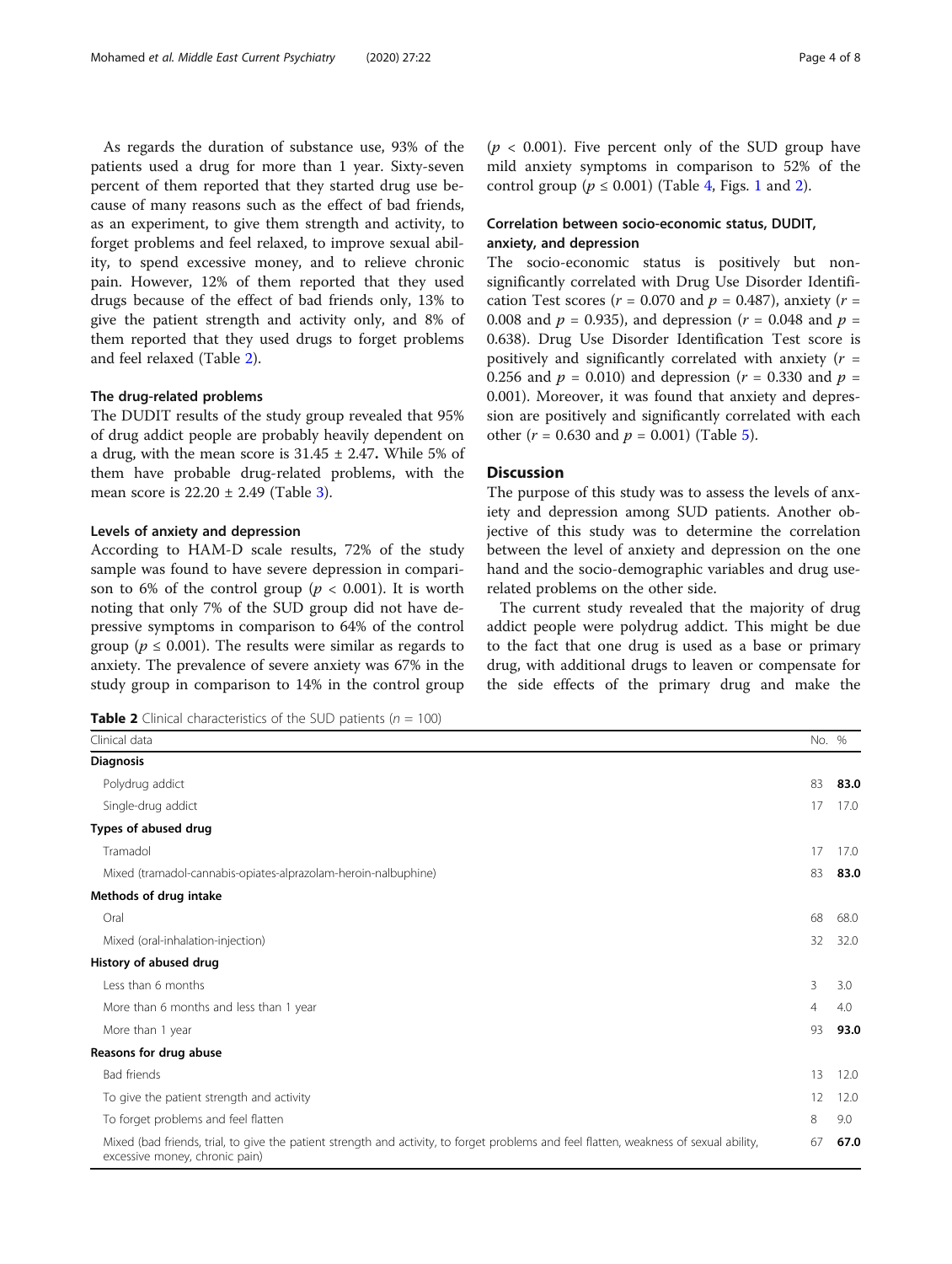| Using patterns and various drug-     | No. | %     | Range        |               |                  |  |
|--------------------------------------|-----|-------|--------------|---------------|------------------|--|
| related problems                     |     |       | Lowest score | Highest score |                  |  |
| Probable drug-related problems       |     | 5.0   | 8            | 24            | $22.20 \pm 2.49$ |  |
| Probably heavily dependent on a drug | 95  | 95.0  | 26           | 38            | $31.45 + 2.47$   |  |
| Total                                | 100 | 100.0 | 18           | 38            | $30.99 + 3.18$   |  |

<span id="page-4-0"></span>**Table 3** Distribution of using patterns and various drug-related problems among SUD patients ( $n = 100$ ) according to Drug Use Disorder Identification Test

experience more enjoyable with drug synergy effects or to supplement for the primary drug when supply is low [[24\]](#page-7-0). These results are consistent with the findings of Panebiance et al. who revealed that the majority of drug addict people were polydrug addicts [[25\]](#page-7-0). On the opposite side, Jabeen et al. found that more than half of drug addict people were single drug users [[26\]](#page-7-0).

The present study showed that about most of the drug users' sample had severe levels of depression in comparison to the non-users' and about more than two thirds of the drug users' group had a severe level of anxiety as well while the majority of drug non-addict people had a mild level of anxiety. Many theories have tried to explain the relationship between SUDs and mental illness such as causality theory [[27\]](#page-7-0), multiple risk factor/environmental triggers theory [[28\]](#page-7-0), and genetics/supersensitivity theory [\[29\]](#page-7-0).

Some studies indicated that substance use has been linked to some kind of emotional distress prior to con-sumption [[30](#page-7-0), [31](#page-7-0)]. Others indicated that substance use is often used as a method to relieve emotional problems [[32\]](#page-7-0), although its effects are not very durable or effective in the long term, as consumption tends to enhance depressive symptoms [[33\]](#page-7-0).

Many studies are in concordance with our results. For example, Hodgson et al. showed that more than two

thirds of drug addict people had a severe level of anxiety [[34\]](#page-7-0), while the majority of drug non-addict people had a mild level of anxiety. Additionally, Pakhtunkhwa et al. demonstrated that most of the drug addict people tend to have severe levels of depression [\[35](#page-7-0)].

The results of this study showed a positive correlation between the presence of anxiety, depression, and substance-related problems elicited by DUDIT. Considering the mutual maintenance pattern of this comorbidity, it is not surprising that both anxiety, depression, and substance use disorders impact the course and treatment outcome for the counterpart condition. For example, studies have shown that anxiety and depressive disorders are related to increased severity of lifetime alcohol use disorders, increased lifetime service utilization among individuals with a substance use disorder, increased the severity of alcohol withdrawal, and higher relapse rates following substance abuse treatment [\[36](#page-7-0)–[40\]](#page-7-0).

The correlation between anxiety and depression in this study can be explained by the direct causation model which states that one disorder causes or lowers the threshold for the expression of the other disorder [\[41](#page-7-0)]. The shared etiology model also referred to as the correlated liabilities model [[42\]](#page-7-0) indicated that a common set of risk factors leads to the development of both depression and anxiety.

| Variables            | Drug addict people $(n = 100)$ |      | Drug non-addict people $(n = 50)$ | $p$ value |              |
|----------------------|--------------------------------|------|-----------------------------------|-----------|--------------|
|                      | No.                            | $\%$ | No.                               | $\%$      |              |
| Levels of anxiety    |                                |      |                                   |           |              |
| Mild                 | 5                              | 5.0  | 26                                | 52.0      | $< 0.001$ ** |
| Mild to moderate     | 15                             | 15.0 | 13                                | 26.0      | 0.104        |
| Moderate to severe   | 13                             | 13.0 | $\overline{4}$                    | 8.0       | 0.364        |
| Severe               | 67                             | 67.0 |                                   | 14.0      | $< 0.001$ ** |
| Levels of depression |                                |      |                                   |           |              |
| Normal               |                                | 7.0  | 32                                | 64.0      | $< 0.001**$  |
| Mild                 | 12                             | 12.0 | 9                                 | 18.0      | 0.319        |
| Moderate             | 9                              | 9.0  | 6                                 | 12.0      | 0.565        |
| Severe               | 72                             | 72.0 | 3                                 | 6.0       | $< 0.001**$  |

**Table 4** Comparison between levels of anxiety and depression among SUD patients ( $n = 100$ ) and control group ( $n = 50$ ) according to HAM-A and HAM-D rating scales

\*Statistically significant correlation ( $p < 0.05$ )

\*\*Statistically significant correlation ( $p < 0.01$ )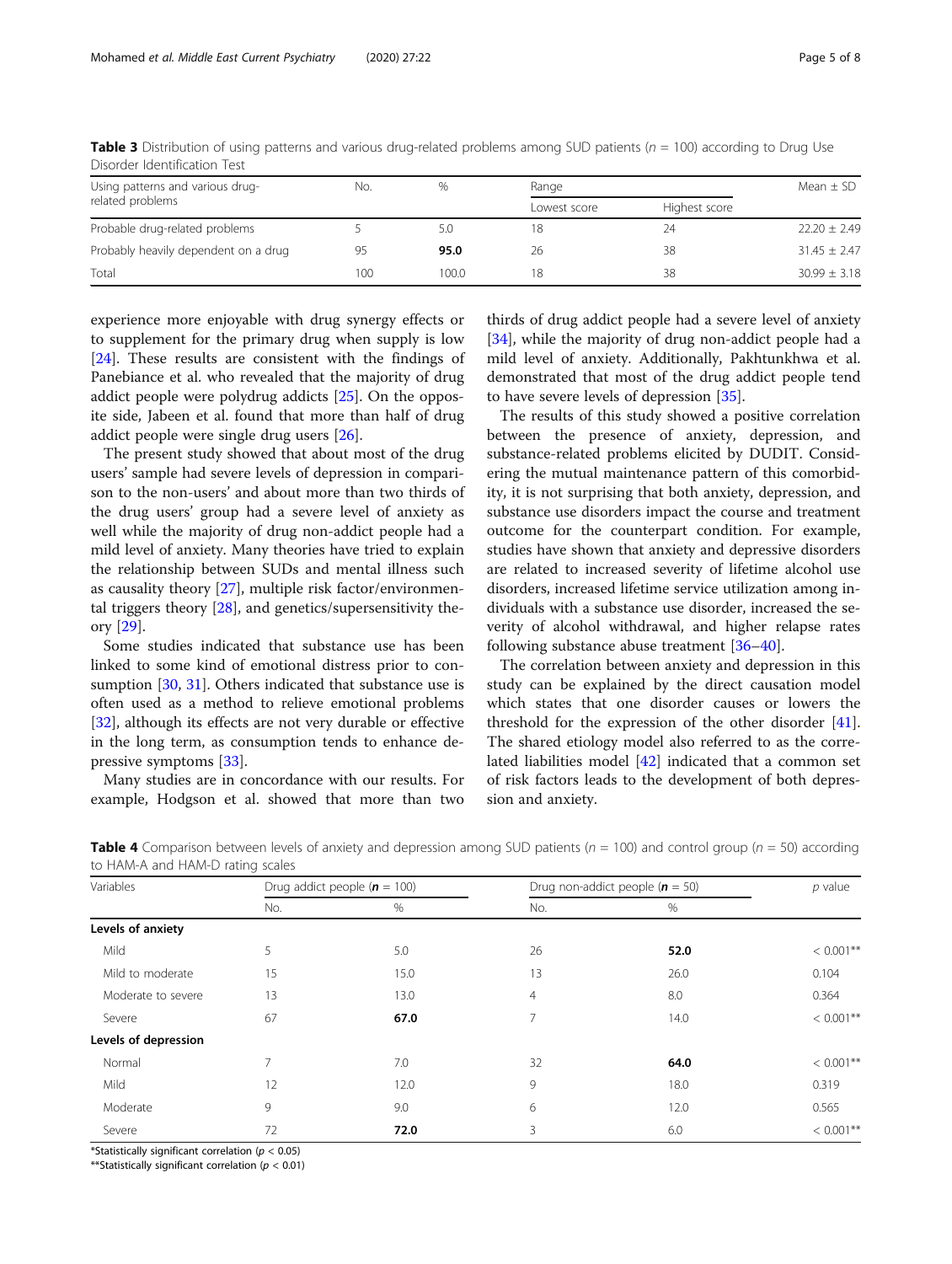<span id="page-5-0"></span>

These findings are similar with the previous study reported by Grant et al. who found that anxiety is positively and significantly correlated with depression [\[43](#page-7-0)], whereas these findings are contradicted with Bellos et al. who found that anxiety is positively but non-significantly correlated with depression [\[44\]](#page-7-0).

Conclusion

The prevalence of anxiety and depression among patients with substance use disorders is considerably high, and to be more specific, the level of severe depression and severe anxiety is the one we mean. There is an obvious association between the presence

Depression and anxiety are commonly present together in the patients with SUDs. These findings throw the light on the problem of dual diagnosis and its impact on the prognosis and treatment process.

severity of drug-related problems on the other hand.

# Limitations

The findings of this study should be cautiously interpreted because a small sample was used. The restriction of the sample prevents the findings from being generalized to the larger population. This study relies completely on self-reports.

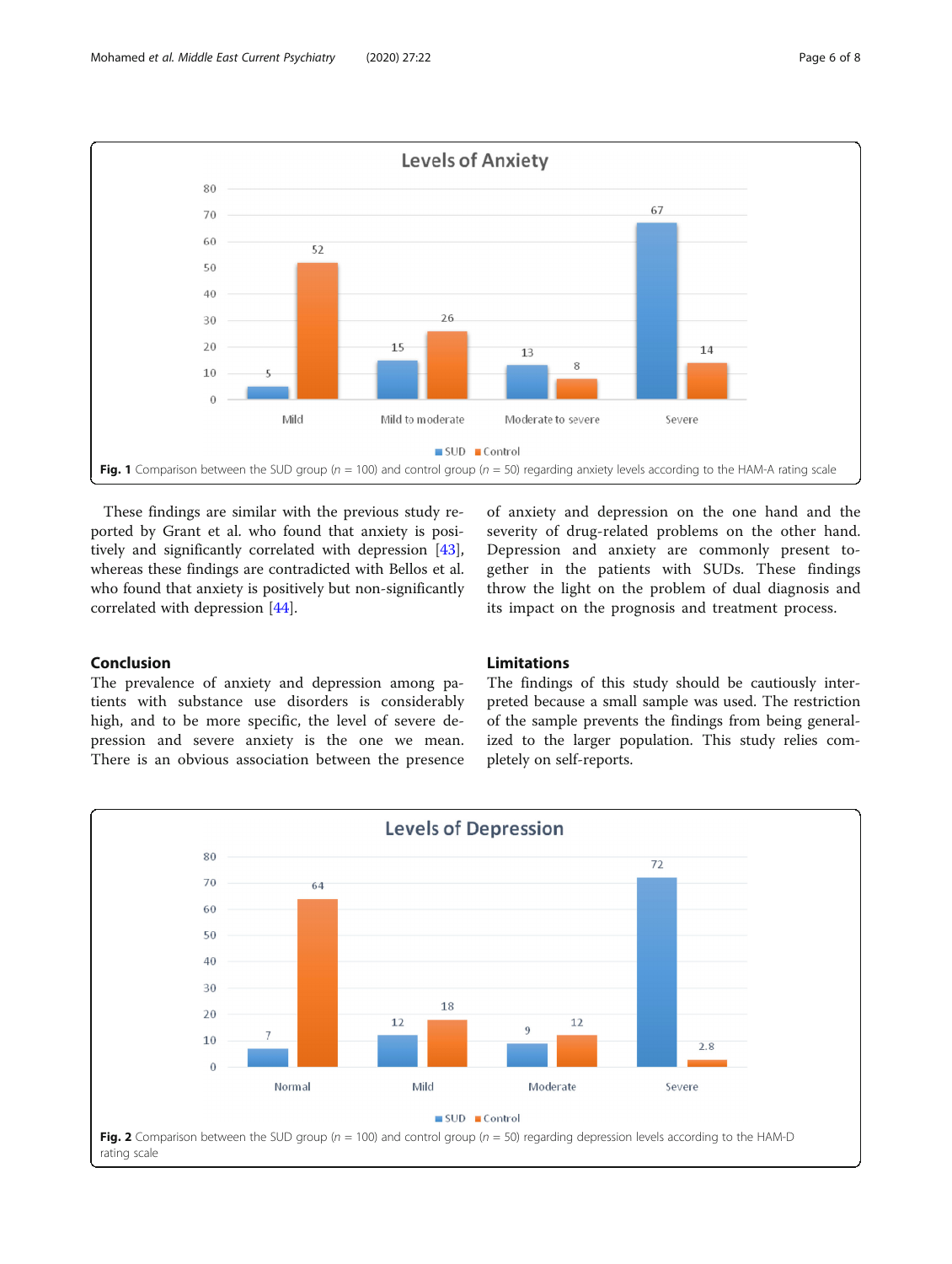<span id="page-6-0"></span>Table 5 Correlation between socio-economic status, Drug Use Disorder Identification Test, anxiety, and depression among SUD patients group ( $n = 100$ )

| Variables                             |              | Socio-economic status | Drug Use Disorder Identification Test | Anxiety   | Depression |
|---------------------------------------|--------------|-----------------------|---------------------------------------|-----------|------------|
| Socio-economic status                 |              |                       |                                       |           |            |
|                                       | p value      |                       |                                       |           |            |
| Drug Use Disorder Identification Test | $\mathbf{r}$ | 0.070                 |                                       |           |            |
|                                       | p value      | 0.487                 |                                       |           |            |
| Anxiety                               |              | 0.008                 | 0.256                                 |           |            |
|                                       | p value      | 0.935                 | $0.010*$                              |           |            |
| Depression                            |              | 0.048                 | 0.330                                 | 0.630     |            |
|                                       | p value      | 0.638                 | $0.001**$                             | $0.001**$ |            |

\*Statistically significant correlation ( $p < 0.05$ )

\*\*Statistically significant correlation ( $p < 0.01$ )

#### Abbreviations

DSM-IV-TR: Diagnostic and Statistical Manual of Mental Disorders; DUDIT: Drug Use Disorder Identification Test; HAM-A: Hamilton Anxiety Rating Scale; HAM-D: Hamilton Depression Rating Scale; SUD: Substance use disorder

#### Acknowledgements

Not applicable.

#### Authors' contributions

Ikram Mohamed contributed to the study design, interpretation of the data, and preparation and revision of the manuscript. HK contributed to the study design, collection and analysis, interpretation of the data, and preparation of the main manuscript. S. Hassaan and H. Khalifa contributed to the study design, interpretation of the data, and writing of the manuscript. Shymaa M. Hassan contributed to the analysis and interpretation of the data and revision of the manuscript. All authors approved the final manuscript.

#### Funding

The authors of this manuscript declare that no funding bodies were involved in sponsoring or funding this research, no grants were taken, and the research was conducted solely on the expense of the authors.

#### Availability of data and materials

The datasets that were generated during and/or analyzed during the current study are available from the corresponding author on reasonable request.

#### Ethics approval and consent to participate

Before starting data collection, the College of Nursing Ethical Committee approved the research in meeting no. 18 held on the 18th of December 2015 according to article 114 of its implementing regulations. Prior to the interview, written informed consent was obtained from the literate participants and was signed in the presence of a witness for illiterate ones. Privacy and secrecy of all data were assured by ensuring the anonymity of the questionnaire, interviewing the participants separately in a closed room, and keeping data files in a safe place.

#### Consent for publication

Not applicable

#### Competing interests

All authors declare no actual or potential conflict of interest whether financial, personal, or otherwise related to this manuscript.

#### Author details

<sup>1</sup> Faculty of Nursing, Assiut University, Assiut, Egypt. <sup>2</sup> Psychiatry Unit, Department of Neurology and Psychiatry, Assiut University, Assiut, Egypt.

# Received: 24 March 2020 Accepted: 27 March 2020 Published online: 03 June 2020

#### References

- 1. Hamdi E, Gawad T, Khoweiled A, Sidrak AE, Amer D, Mamdouh R, Loza N (2013) Lifetime prevalence of alcohol and substance use in Egypt: a community survey. Substance Abuse 34(2):97–104. [https://doi.org/10.1080/](https://doi.org/10.1080/08897077.2012.677752) [08897077.2012.677752](https://doi.org/10.1080/08897077.2012.677752)
- 2. Grant BF (1995) Comorbidity between DSM-IV drug use disorders and major depression: results of a national survey of adults. J Subst Abuse 7(4):481–497
- 3. Kessler RC, Nelson CB, McGonagle KA, Edlund MJ, Frank RG, Leaf PJ (1996) The epidemiology of co-occurring addictive and mental disorders: implications for prevention and service utilization. Am J Orthopsychiatry 66(1):17–31
- 4. Regier DA, Farmer ME, Rae DS, Locke BZ, Keith SJ, Judd LL, Goodwin FK (1990) Comorbidity of mental disorders with alcohol and other drug abuse. Results from the Epidemiologic Catchment Area (ECA) Study. JAMA 264(19): 2511–2518
- 5. Goetzel RZ, Hawkins K, Ozminkowski RJ, Wang S (2003) The health and productivity cost burden of the "top 10" physical and mental health conditions affecting six large U.S. employers in 1999. J Occup Environ Med  $45(1):5-14$
- 6. Roy-Byrne PP, Stang P, Wittchen HU, Ustun B, Walters EE, Kessler RC (2000) Lifetime panic-depression comorbidity in the National Comorbidity Survey. Association with symptoms, impairment, course and help-seeking. Br J Psychiatry 176:229–235
- 7. Sanderson K, Andrews G (2002) Prevalence and severity of mental healthrelated disability and relationship to diagnosis. Psychiatr Serv 53(1):80–86. <https://doi.org/10.1176/appi.ps.53.1.80>
- 8. Stewart WF, Ricci JA, Chee E, Hahn SR, Morganstein D (2003) Cost of lost productive work time among US workers with depression. JAMA 289(23): 3135–3144. <https://doi.org/10.1001/jama.289.23.3135>
- 9. NAMI: National Alliance on Mental Illness | NAMI: The National Alliance on Mental Illness. [nami.org.](http://nami.org) Archived from [the originalo](http://www.nami.org/Content/ContentGroups/CAAC/Sample_Anti-Mental_Health_and_Anti-Psychiatry_State_Legislation_From_Previous_Sessions_.htm)n 15 December 2012. Retrieved 20 October 2015.
- 10. Weisner R, Thomas R, Mertens J (2006) Short-term alcohol and drug treatment outcomes predict long-term outcome. Drug and Alcohol Dependence, journal of psychiatric disorder 71(6):280–295
- 11. Johnson A (2011) Addiction medicine, science and practice. New York: Springer 5(3):301–303
- 12. Begg S, Barker B, Stevenson C, Stanley L, Lopez A (2007) The burden of disease and injury, in PHE 82. Canberra:44–48
- 13. Najt P, Fusar-Poli P, Brambilla P (2011) Co-occurring mental and substance abuse disorders: a review on the potential predictors and clinical outcomes. Psychiatry Res 186(2-3):159–164. [https://doi.org/10.1016/j.psychres.2010.07.](https://doi.org/10.1016/j.psychres.2010.07.042) [042](https://doi.org/10.1016/j.psychres.2010.07.042)
- 14. Abd Al-Twab A (1998) (2010). Family socio-economic status scale, revised edition, MD. Thesis in educational basics, faculty of education. Assiut University 3:32–55
- 15. Berman AH, Palmstierna T, Kallmen H, Bergman H (2007) The self-report Drug Use Disorders Identification Test: Extended (DUDIT-E): reliability,